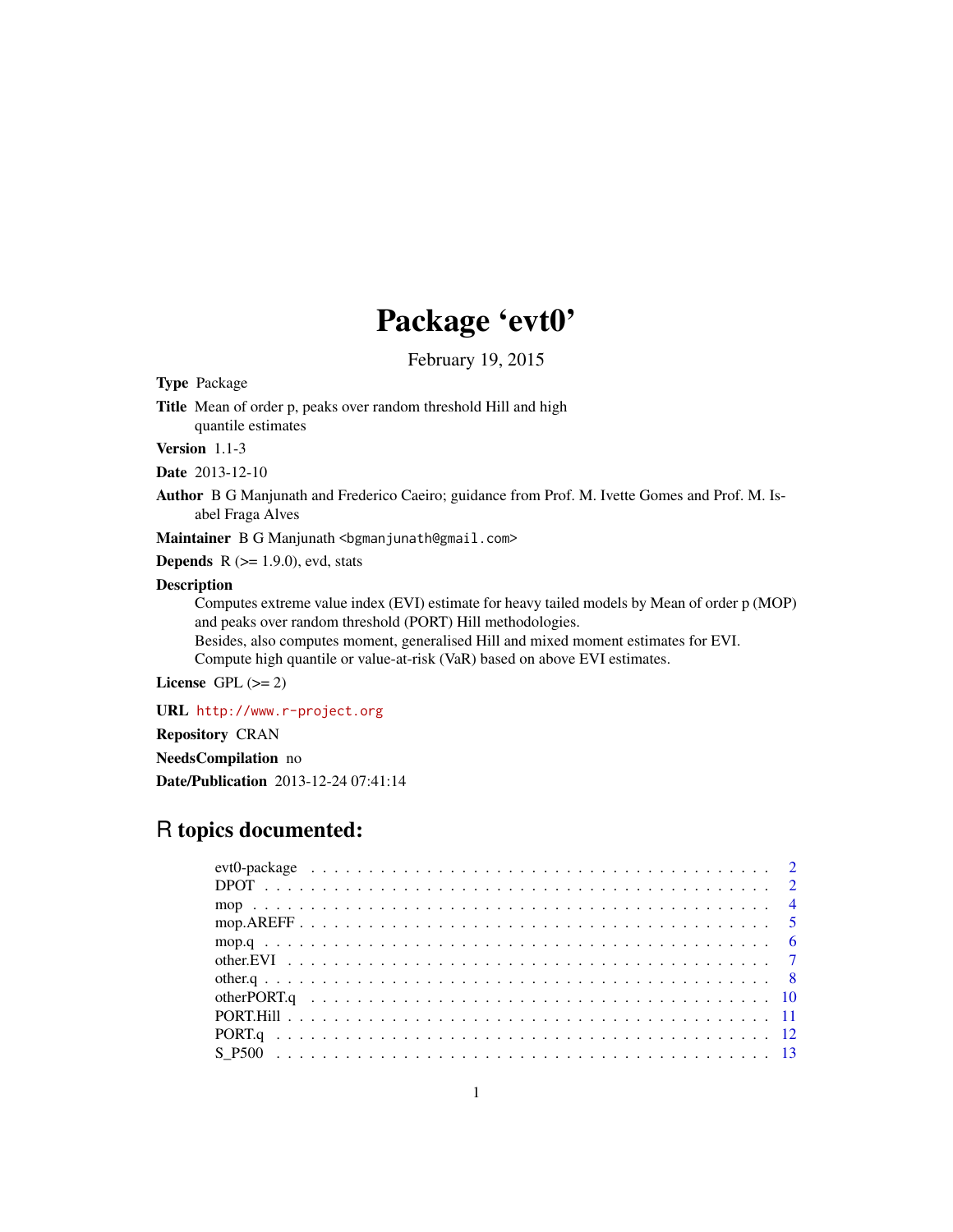#### <span id="page-1-0"></span>**Index** 2008 **[14](#page-13-0)**

evt0-package *Mean of order p, peaks over random threshold Hill and high quantile estimates*

#### Description

Computes extreme value index (EVI) estimate for heavy tailed models by Mean of order p (MOP) and peaks over random threshold (PORT) Hill methodologies. Besides, also computes moment, generalised Hill and mixed moment estimates for EVI. Compute high quantile or value-at-risk (VaR) based on above EVI estimates.

# Details

| Package: | evt0             |
|----------|------------------|
| Type:    | Package          |
| Version: | $1.1 - 3$        |
| Date:    | $2013 - 12 - 10$ |
| License: | $GPL (=2)$       |

#### Author(s)

B G Manjunath <bgmanjunath@gmail.com> and Frederico Caeiro <fac@fct.unl.pt>; guidance from Prof. M. Ivette Gomes <ivette.gomes@fc.ul.pt> and Prof. M. Isabel Fraga Alves <mialves@fc.ul.pt>

Maintainer: B G Manjunath <br/>bgmanjunath@gmail.com>

DPOT *Duration based peaks over threshold value-at-risk forecast*

# Description

This function calculate the value-at-risk (VaR) forecast for the durations-based peaks over threshold (DPOT) models.

### Usage

DPOT(x, cov=0.01, c=0.75, th=0.1, nd=1000)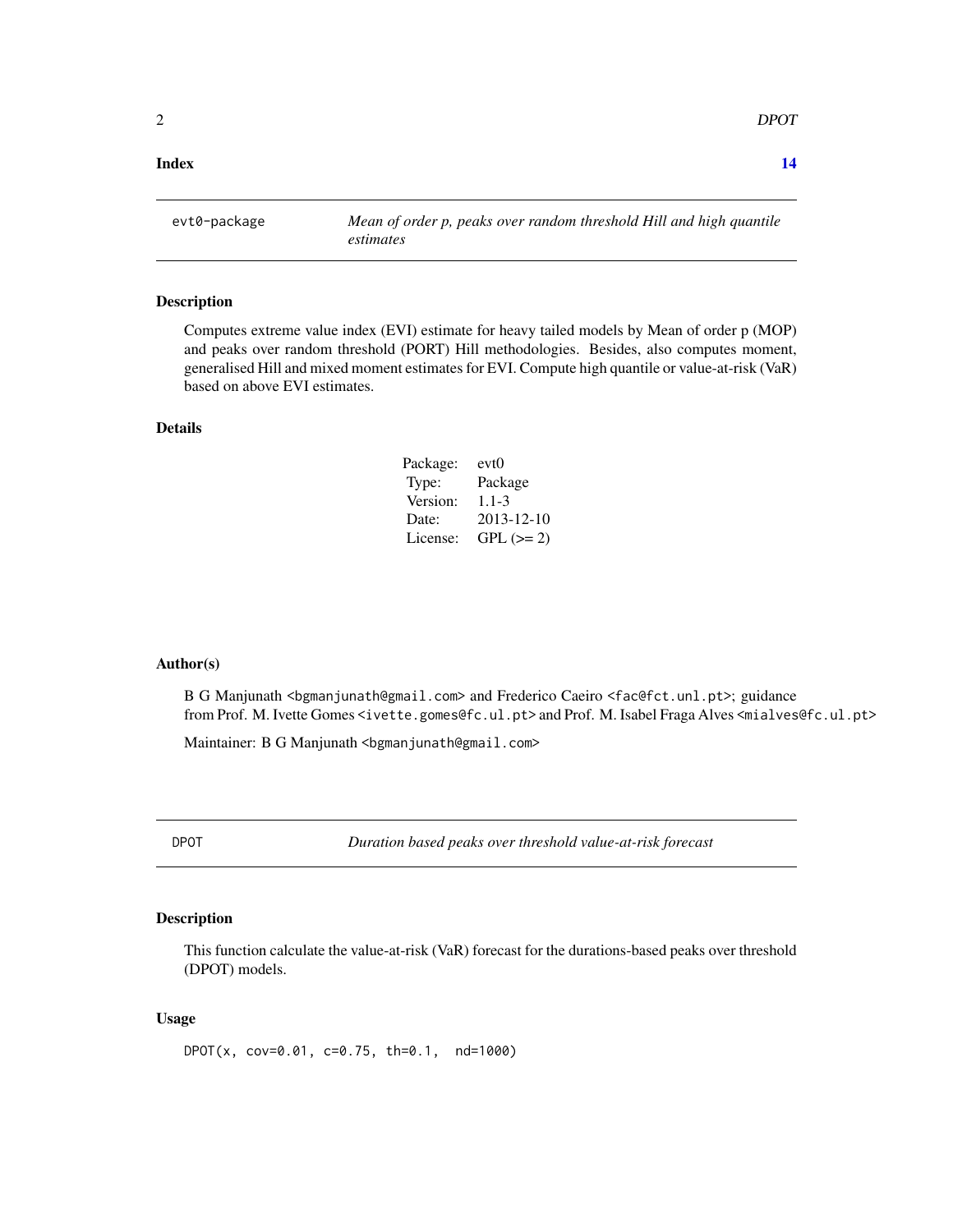# $D$ POT  $\overline{3}$

# Arguments

| x   | Data vector.                            |
|-----|-----------------------------------------|
| COV | Coverage value, default is $cov=0.01$ . |
| C   | Tuning parameter, default is $c=0.75$ . |
| th  | Threshold value, default is $th=0.1$ .  |
| nd  | Returns days, default is nd=1000.       |

# Details

In financial time series a relation between the excesses and the durations between excesses is usuallly observed. Araujo Santos and Fraga Alves (2013) propose using this dependece to improve the risk forecasts with DPOT models. The computation method in DPOT() function is based on the work from Araujo Santos and Fraga Alves (2012).

#### Value

VaR forecast and also MLE estimates of shape and time scale parameters.

# Warning

After running the function following message appears: In  $\log(1+\gamma)/(\text{alpha}+\gamma)/(\text{alpha}+\gamma)$ : NaNs produced when the gamma is negative but the optimizer continue to other iternations choosing other values until it converge.

#### Author(s)

P. Araujo Santos <paulo.santos@esg.ipsantarem.pt>, M.I. Fraga Alves <isabel.alves@fc.ul.pt>

# References

Araujo Santos, P. and Fraga Alves, M.I. (2013). Forecasting Value-at-Risk with a duration-based POT method. *Mathematics and Computers in Simulation*, 94, 295–309.

Araujo Santos, P. and Fraga Alves, M.I. (2012). R Program to Implement the DPOT Model. *Unpublished article*.

#### Examples

```
#Read S&P500 from data file
data(S_P500)
str(S_P500)
```
# One day ahead VaR forecast DPOT(S\_P500\$returns,0.01,0.75,0.1,1000)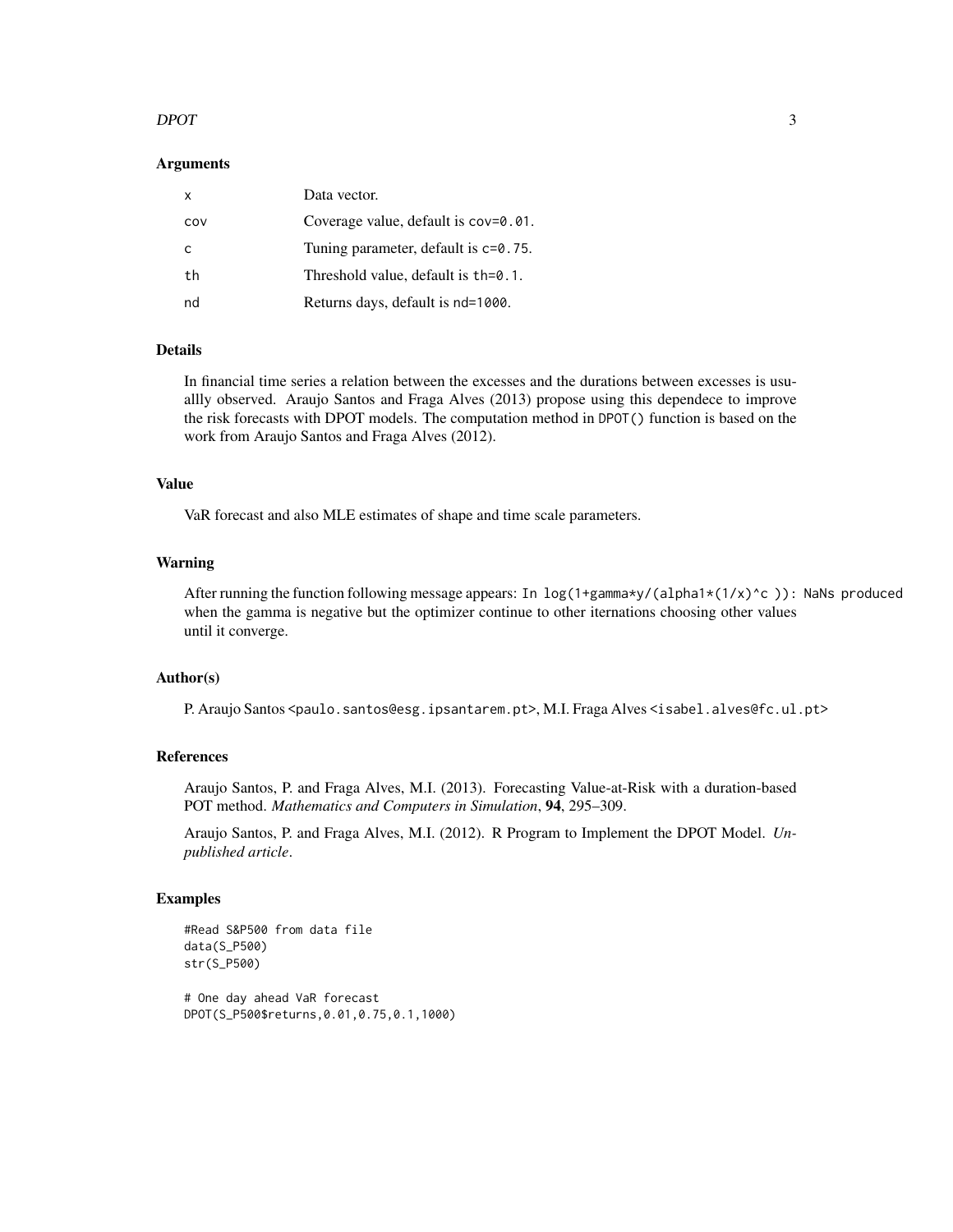# <span id="page-3-1"></span><span id="page-3-0"></span>Description

This function compute mean of order p (MOP) basic statistic for the extreme value index (EVI), which is indeed a simple generalisation of the Hill estimator.

### Usage

mop(x, k, p, method =  $c("MOP", "RBMOP")$ )

# Arguments

|        | Data vector.                                                  |
|--------|---------------------------------------------------------------|
| k      | a vector of number of upper order statistics.                 |
| Ŋ      | a vector of mean order.                                       |
| method | Method used, ("MOP", default) and reduced-bias MOP ("RBMOP"). |

#### Details

Basic statistics for the EVI estimation, the MOP of  $U_{ik}$ , where  $U_{ik} = \frac{X_{n-i+1:n}}{X_{n-1:n}}$  $\frac{X_{n-i+1:n}}{X_{n-k:n}}$  and  $X_{i:n}$  are order statistics, is

$$
A(k) = \left(\frac{1}{k} \sum_{i=1}^{k} U_{ik}^{p}\right)^{1/p},
$$

for  $p \neq 0$ .

The new class of MOP EVI- estimators is

$$
H_p(k) = (1 - A^{-p}(k))/p,
$$

for  $p \neq 0$ . At p=0 the above MOP estimator is equal to classical Hill estimator. Reduced bias MOP EVI-estimators is

$$
RBA(k) = H_p(k)(1 - \frac{\beta(1 - pH_p(k))}{1 - \rho - pH_p(k)}(\frac{n}{k})^{\rho}).
$$

# Value

a matrix of EVI estimates, corresponds to k row and p columns. When Method = "RBMOP" shape and scale second order parameters estimates are also returned.

# Author(s)

B G Manjunath <br/>bgmanjunath@gmail.com>, Frederico Caeiro <fac@fct.unl.pt>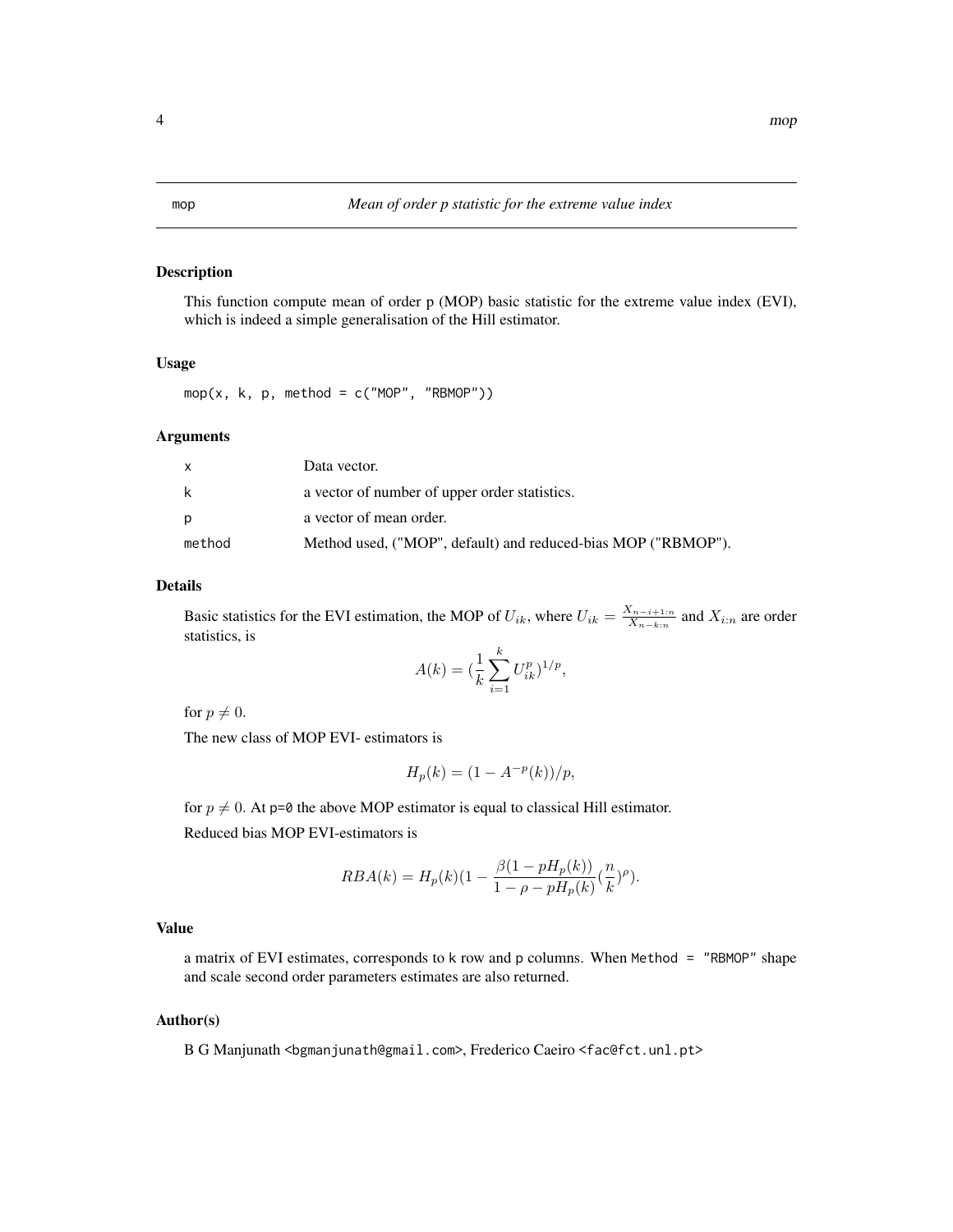# <span id="page-4-0"></span>mop.AREFF 5

# References

Brilhante, M.F., Gomes, M.I. and Pestana, D. (2013). A simple generalisation of the Hill estimator. *Computational Statistics and Data Analysis*, 57, 518– 535.

Beran, J., Schell, D. and Stehlik, M. (2013). The harmonic moment tail index estimator: asymptotic distribution and robustness. *Ann Inst Stat Math*, Published Online.

Gomes, M.I., Brilhante, M.F. and Pestana, D. (2013). New reduced-bias estimators of a positive extreme value index. *Submitted article*.

# Examples

```
# generate random samples
x = r frechet(50000, loc = 0, scale = 1, shape = 1/0.5)
# estimate EVI
mop(x,c(1,500,5000,49999), c(-1,0,1),"RBMOP")
```
mop.AREFF *Asymptotic efficiency of mean of order p*

#### **Description**

This function compute asymptotic relative efficiency of mean of order p (MOP) with respect to classical Hill estimator.

#### Usage

mop.AREFF(x, k, p)

#### Arguments

| $\mathsf{x}$ | Data vector.                                  |
|--------------|-----------------------------------------------|
|              | a vector of number of upper order statistics. |
| D            | a vector of mean order.                       |

#### Details

Given two biased estimators MOP and Hill, the asymptotic root efficiency (AREFF) of MOP relatively to Hill is given in Brilhante et al. (2013). Note that highest the AREFF indicator the better is the MOP estimator.

# Value

a matrix of asymptotic relative efficiency estimates, corresponds to k row and p columns.

# Author(s)

B G Manjunath <br/>bgmanjunath@gmail.com>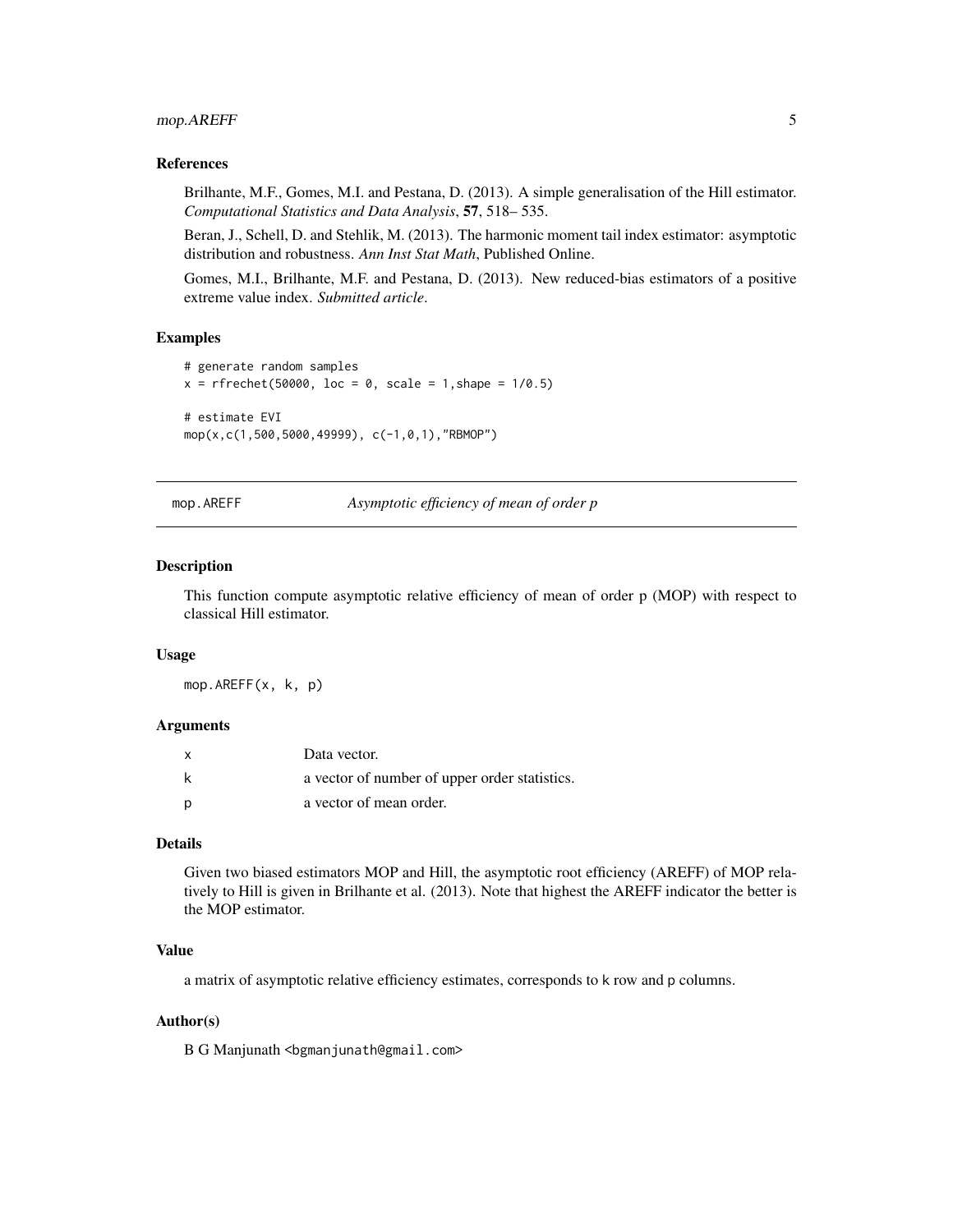# <span id="page-5-0"></span>References

Brilhante, M.F., Gomes, M.I. and Pestana, D. (2013). A simple generalisation of the Hill estimator. *Computational Statistics and Data Analysis*, 57, 518– 535.

#### See Also

[mop](#page-3-1)

# Examples

```
# generate random samples
x = r frechet(50000, loc = 0, scale = 1, shape = 1)
# estimate AREFF
mop.AREFF(x,c(1,500,5000,49999), c(-1,0,0.1))
```
mop.q *High qunatile estimate by mean of order p statistic*

# Description

This function compute estimate of high quantile or value-at-risk (VAR) using mean of order p (MOP) method.

# Usage

mop.q(x, k, p, q, method =  $c("MOP", "RBMOP")$ )

#### Arguments

| $\mathsf{x}$ | Data vector.                                                  |
|--------------|---------------------------------------------------------------|
| k            | a vector of number of upper order statistics.                 |
| p            | a vector of mean order.                                       |
| q            | quantile level.                                               |
| method       | Method used, ("MOP", default) and reduced-bias MOP ("RBMOP"). |

# Details

For heavy tails, Gomes et al. (2013) introduces a new class of high quantile estimators based on a class of mean of order p (MOP) extreme value index (EVI) estimators is givin by

$$
Q(k) = (X_{n-k:n})(k/nq)^{H_p(k)},
$$

where  $H_p(k)$  is MOP EVI estimator and  $X_{i:n}$  is order statistic.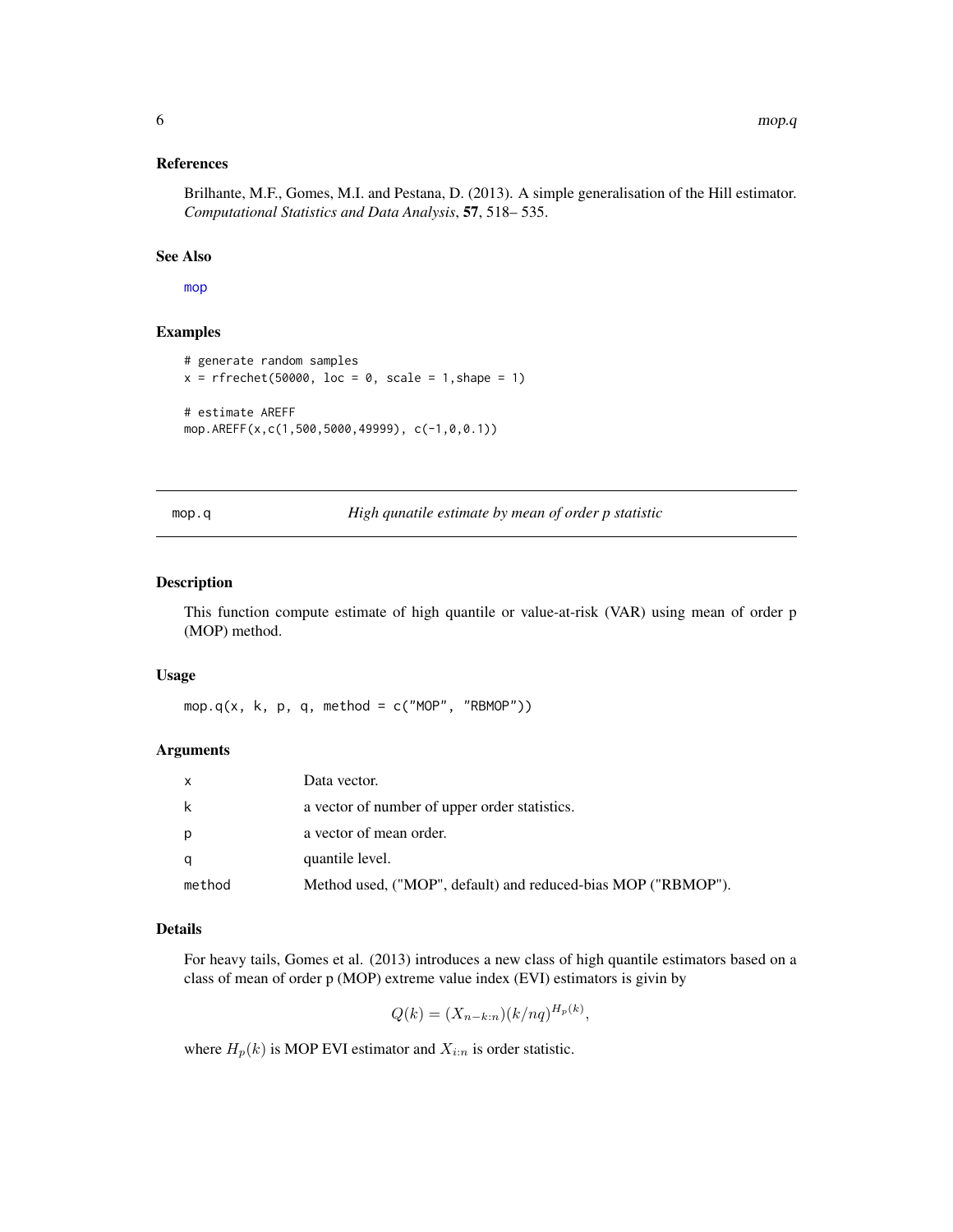#### <span id="page-6-0"></span>other.EVI 7

# Value

a matrix of EVI and VaR estimates, corresponds to k row and p columns. When Method = "RBMOP" shape and scale second order parameters estimates are also returned.

#### Author(s)

B G Manjunath <br/>bgmanjunath@gmail.com>

# References

Brilhante, M.F., Gomes, M.I. and Pestana, D. (2013). A simple generalisation of the Hill estimator. *Computational Statistics and Data Analysis*, 57, 518– 535.

Beran, J., Schell, D. and Stehlik, M. (2013). The harmonic moment tail index estimator: asymptotic distribution and robustness. *Ann Inst Stat Math*, Published Online.

Gomes, M.I., Brilhante, M.F. and Pestana, D. (2013). New reduced-bias estimators of a positive extreme value index. *Submitted article*.

Weissman, I. (1978). Estimation of parameters and large quantiles based on the k largest observations. *J. Amer. Statist. Assoc.*, 73, 812– 815.

#### See Also

[mop](#page-3-1)

#### Examples

```
# generate random samples
x = r frechet(50000, loc = 0, scale = 1, shape = 1/0.5)
# estimate EVI and high quantile at level q
mop.q(x,c(1,500,5000,49999), c(-1,0,1),0.5,"RBMOP")
```

```
other.EVI Other extreme value index estimates
```
#### Description

This function computes moment (MO), generalized Hill (GH) and mixed moment (MM) estimates for extreme value index (EVI).

# Usage

```
other.EVI(x, k, \text{ method} = c("MO", "GH", "MM"))
```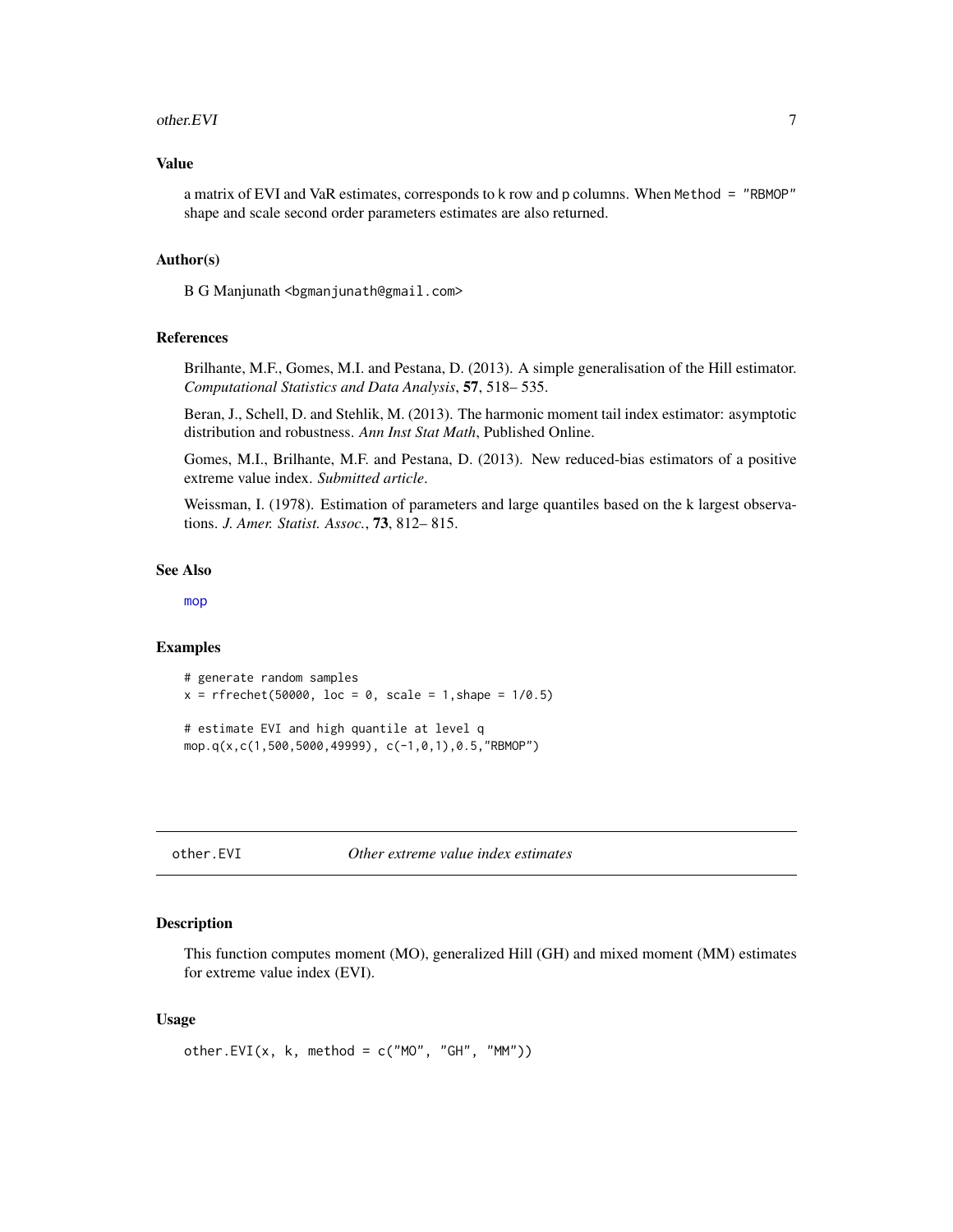<span id="page-7-0"></span>8 other.q

# Arguments

| X      | Data vector.                                                                                      |
|--------|---------------------------------------------------------------------------------------------------|
| k      | a vector of number of upper order statistics.                                                     |
| method | Method used, moment estimate ("MO", default), generalized Hill ("GH") and<br>mixed moment ("MM"). |

# Details

Computation of moment and generalized Hill and mixed moment EVI estimators are based on the articles by Dekkers et al. (1989), Beirlant et al. (1996) and Fraga Alves et al. (2009), respectively.

#### Value

a k dimensional vector of EVI estimates.

# Author(s)

B G Manjunath <br/>bgmanjunath@gmail.com>, Frederico Caeiro <fac@fct.unl.pt>

# References

Dekkers, A., Einmahl, J. and L. de Haan. (1989). A moment estimator for the index of an extremevalue distribution. *Ann. Statist.*, 17, 1833– 1855.

Beirlant, J., Vynckier, P. and Teugels, J. (1996). Excess functions and estimation of the extremevalue index. *Bernoulli*, 2, 293–318.

Fraga Alves, M.I., Gomes, M.I., de Haan, L. and Neves, C. (2009). The mixed moment estimator and location invariant alternatives. *Extremes*, 12, 149–185.

# Examples

```
# generate random samples
x = r frechet(50000, loc = 0, scale = 1, shape = 1/0.5)
# estimate EVI
other.EVI(x,c(500,5000,40000),"MO")
```
other.q *Other methods for high quantile estimate*

# **Description**

This function computes high quantile or value-at-risk (VaR) estimate based on moment (MO), generalized Hill (GH) and mixed moment (MM) extreme value index (EVI) estimates.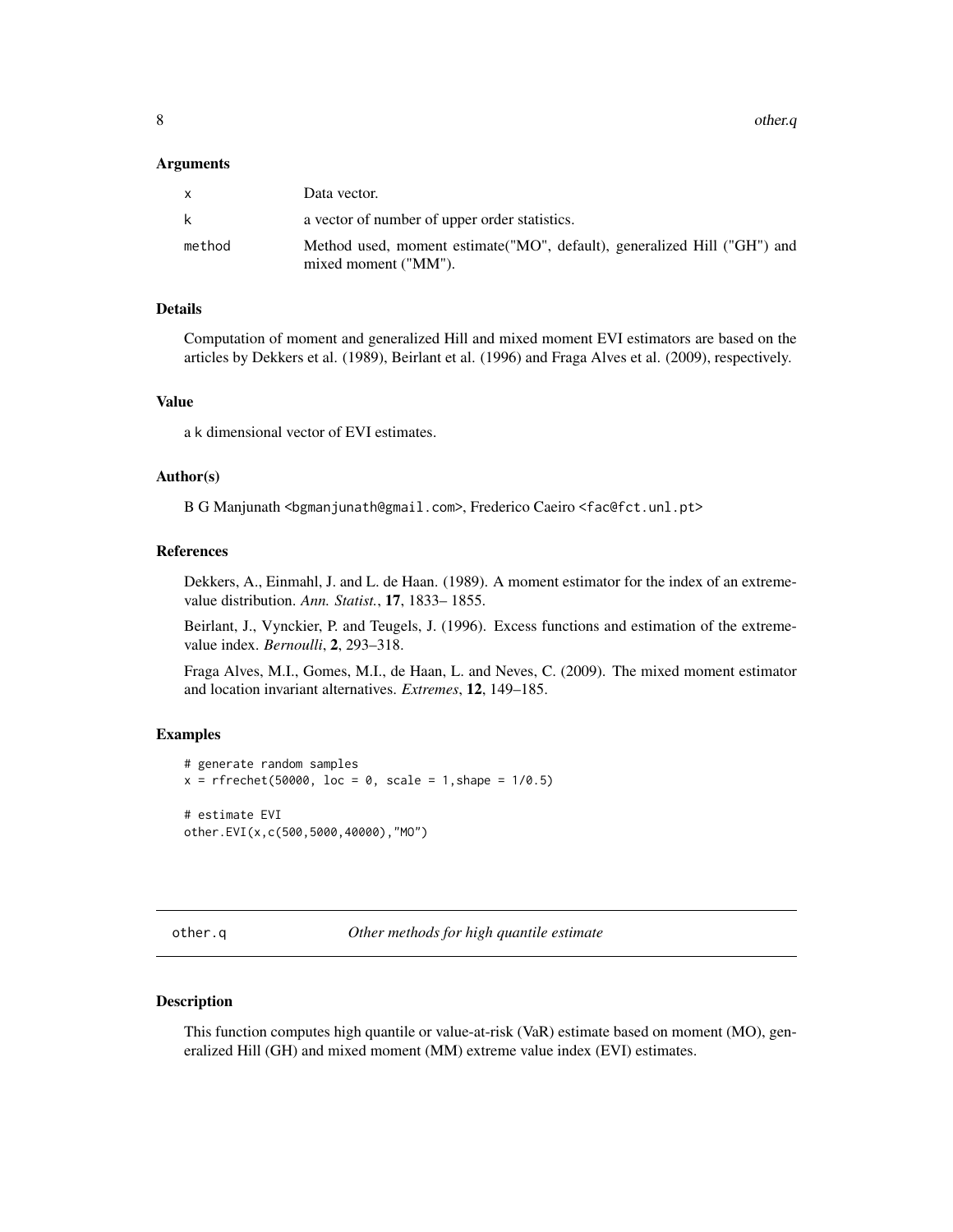#### <span id="page-8-0"></span>other.q and the set of the set of the set of the set of the set of the set of the set of the set of the set of the set of the set of the set of the set of the set of the set of the set of the set of the set of the set of t

# Usage

other.q(x, k, q, method =  $c("MO", "GH", "MM")$ )

#### Arguments

|        | Data vector.                                                                                      |
|--------|---------------------------------------------------------------------------------------------------|
| k.     | a vector of number of upper order statistics.                                                     |
|        | quantile level.                                                                                   |
| method | Method used, moment estimate ("MO", default), generalized Hill ("GH") and<br>mixed moment ("MM"). |

# Details

The computation of estimate of high quantile or VaR is based on moment, generalized Hill and mixed moment EVI estimators and the computation of EVI estimators are related to the work by Dekkers et al. (1989), Beirlant et al. (1996) and Fraga Alves et al. (2009).

# Value

a k dimensional vector of EVI and high quantile estimates.

# Author(s)

B G Manjunath <br/>bgmanjunath@gmail.com>

#### References

Dekkers, A., Einmahl, J. and L. de Haan. (1989). A moment estimator for the index of an extremevalue distribution. *Ann. Statist.*, 17, 1833– 1855.

Beirlant, J., Vynckier, P. and Teugels, J. (1996). Excess functions and estimation of the extremevalue index. *Bernoulli*, 2, 293–318.

Fraga Alves, M.I., Gomes, M.I., de Haan, L. and Neves, C. (2009). The mixed moment estimator and location invariant alternatives. *Extremes*, 12, 149–185.

Weissman, I. (1978). Estimation of parameters and large quantiles based on the k largest observations. *J. Amer. Statist. Assoc.*, 73, 812– 815.

# See Also

[other.EVI](#page-6-1)

# Examples

```
# generate random samples
x = r frechet(50000, loc = 0, scale = 1, shape = 1/0.5)
# estimate EVI and high quantile at level q
other.q(x,c(500,5000,40000),0.5,"MO")
```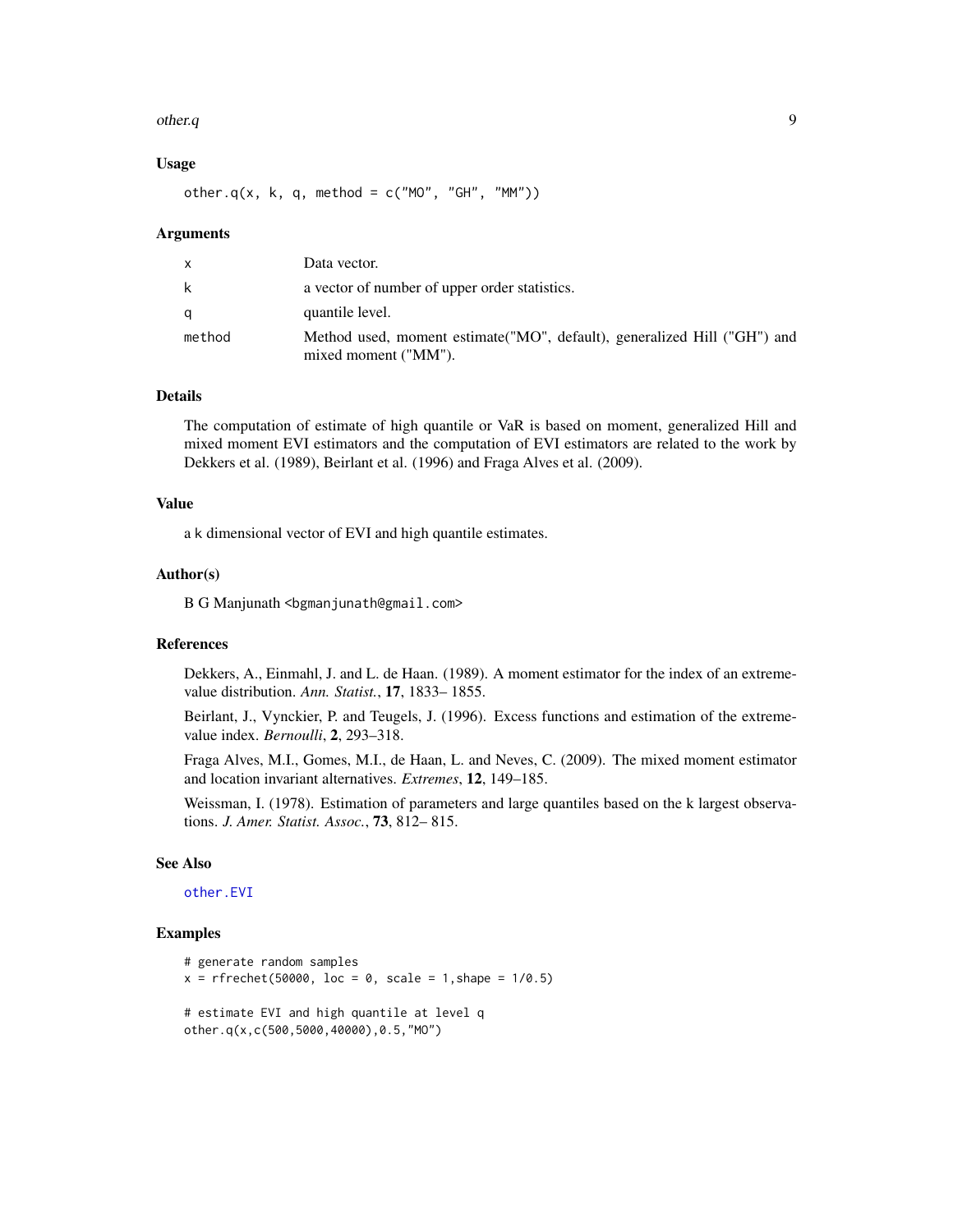<span id="page-9-0"></span>

# Description

This function computes peaks over random threshold (PORT) high quantile or value-at-risk (VaR) based on moment (MO), generalized Hill (GH) and mixed moment (MM) extreme value index (EVI) estimates.

# Usage

otherPORT.q(x, k, q1, q2, method =  $c("MO", "GH", "MM"))$ 

# Arguments

| $\mathsf{x}$   | Data vector.                                                                                      |
|----------------|---------------------------------------------------------------------------------------------------|
| k              | a vector of number of upper order statistics.                                                     |
| q1             | quantile for PORT.                                                                                |
| q <sub>2</sub> | quantile level.                                                                                   |
| method         | Method used, moment estimate ("MO", default), generalized Hill ("GH") and<br>mixed moment ("MM"). |

# Details

The computation of high quantile estimate is based on the method by Weissman (1978) and the EVI estimators are given in Dekkers et al. (1989), Beirlant et al. (1996) and Fraga Alves et al. (2009).

#### Value

a k dimensional vector of PORT EVI and high quantil estimates.

# Author(s)

B G Manjunath <br/>bgmanjunath@gmail.com>

# References

Araujo Santos, P., Fraga Alves, M.I. and Gomes, M.I. (2006). Peaks over random threshold methodology for tail index and quantile estimation. *Revstat*, 4(3), 227–247.

Dekkers, A., Einmahl, J. and L. de Haan. (1989). A moment estimator for the index of an extremevalue distribution. *Ann. Statist.*, 17, 1833– 1855.

Beirlant, J., Vynckier, P. and Teugels, J. (1996). Excess functions and estimation of the extremevalue index. *Bernoulli*, 2, 293–318.

Fraga Alves, M.I., Gomes, M.I., de Haan, L. and Neves, C. (2009). The mixed moment estimator and location invariant alternatives. *Extremes*, 12, 149–185.

Weissman, I. (1978). Estimation of parameters and large quantiles based on the k largest observations. *J. Amer. Statist. Assoc.*, 73, 812– 815.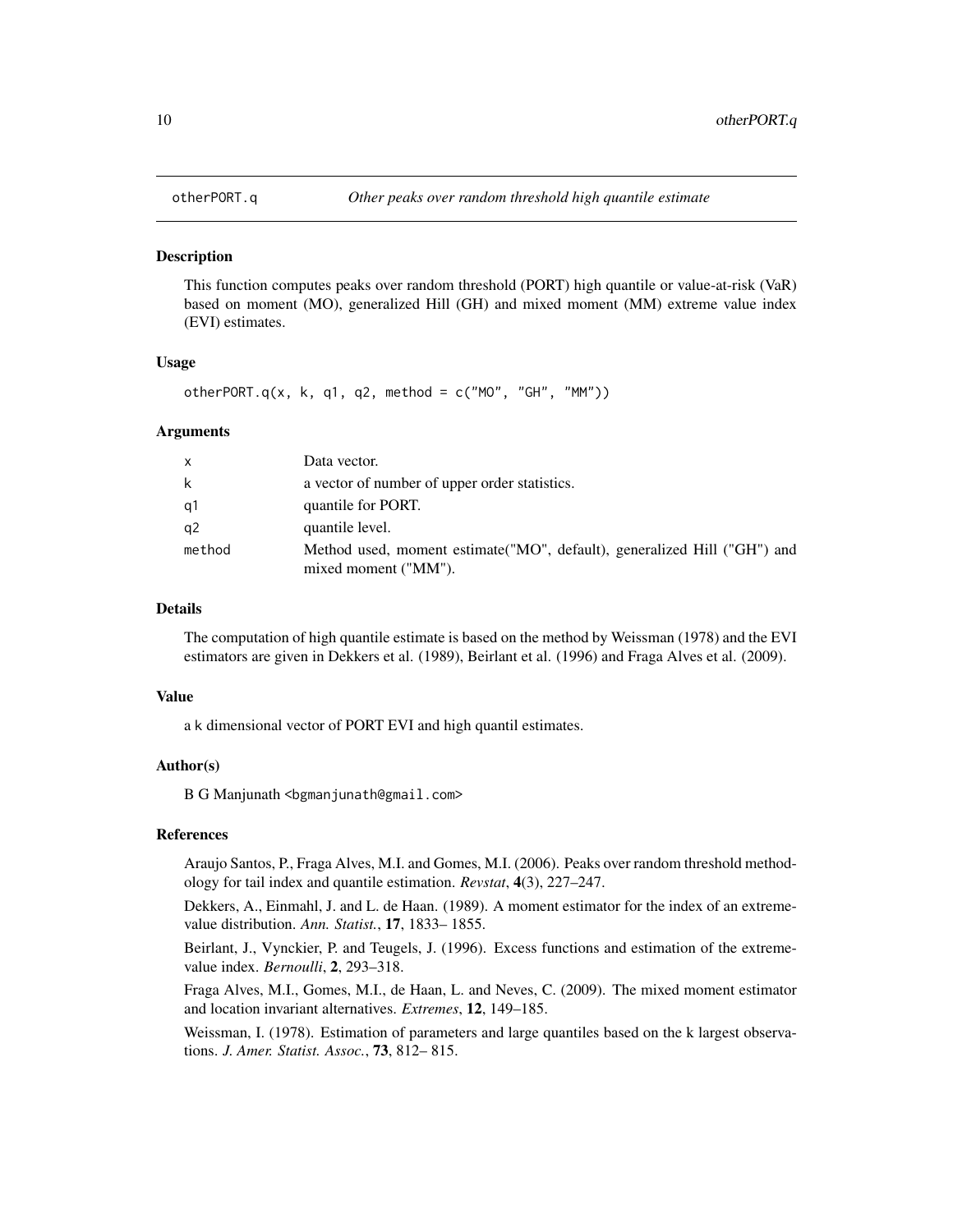# <span id="page-10-0"></span>PORT.Hill 2008 2014 2022 2022 2023 2024 2022 2022 2023 2024 2022 2023 2024 2022 2023 2024 2022 2023 2024 2022 2023 2024 2022 2023 2024 2022 2023 2024 2022 2023 2024 2022 2023 2024 2022 2023 2024 2022 2023 2024 2022 2023 20

# See Also

[other.EVI](#page-6-1)

# Examples

```
# generate random samples
x = r frechet(50000, loc = 0, scale = 1, shape = 1/0.5)
# estimate PORT EVI and high quantile at level q2
otherPORT.q(x,c(500,5000),0.1,0.5,"MO")
```
<span id="page-10-1"></span>

# Description

This function performs peaks over random threshold (PORT) Hill methodology for estimating extreme value index (EVI) for heavy tailed models.

#### Usage

```
PORT.Hill(x, k, q, method = c("PMOP", "PRBMOP"))
```
# Arguments

|        | Data vector.                                                     |
|--------|------------------------------------------------------------------|
| k      | a vector of number of upper order statistics.                    |
| α      | quantile for PORT.                                               |
| method | Method used, ("PMOP", default) and reduced-bias PMOP ("PRBMOP"). |

# Details

The computation of PORT Hill estimator is based on the work by Araujo Santos et al. (2006). Reduced biased PORT Hill computation is based on quasi-PORT methodology, see Gomes et al.

# Value

a k dimensional vector of PORT Hill estimates. When Method = "RBMOP" shape and scale second order parameters estimates are also returned.

# Author(s)

B G Manjunath <br/>bgmanjunath@gmail.com>, Frederico Caeiro <fac@fct.unl.pt>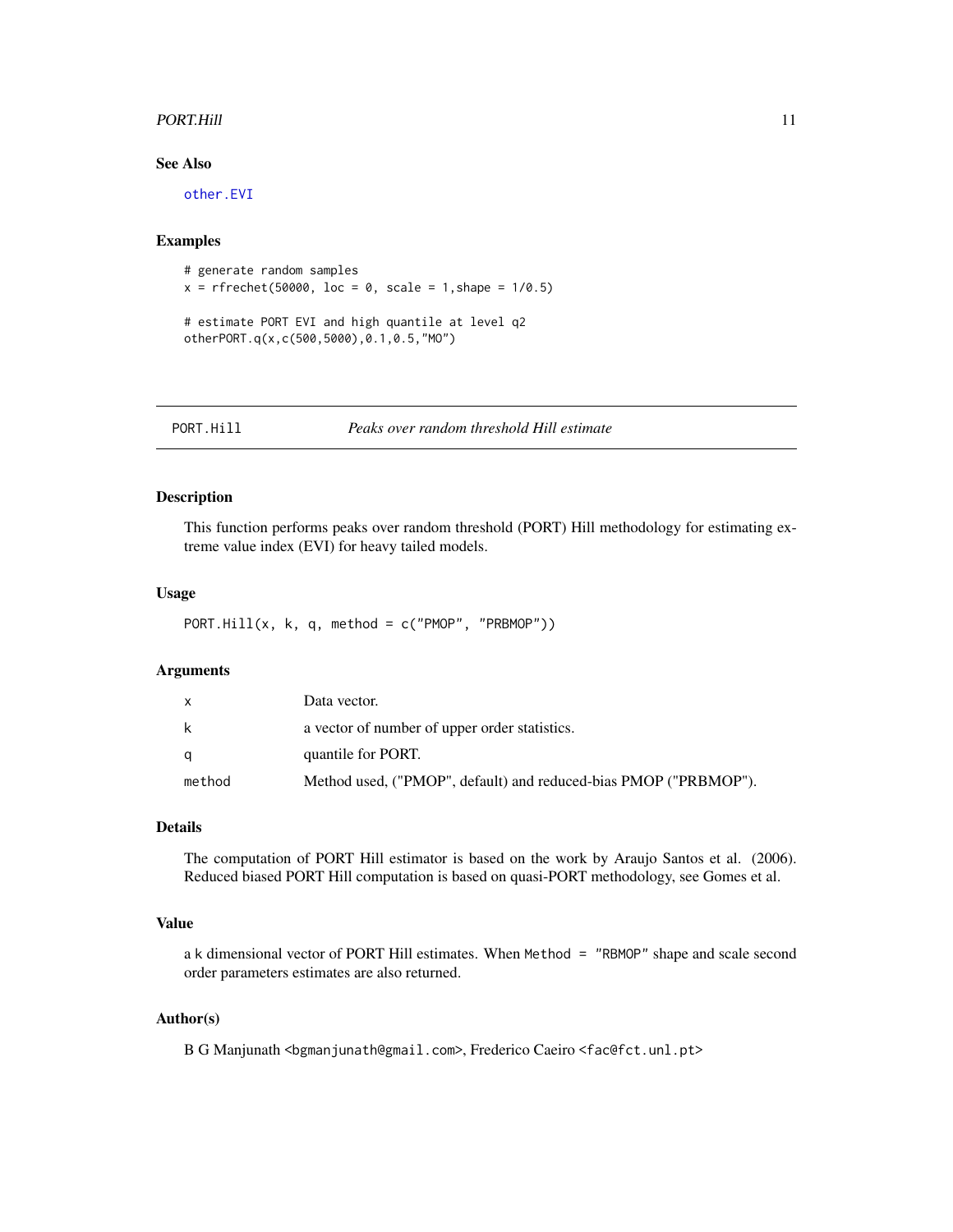# References

Araujo Santos, P., Fraga Alves, M.I. and Gomes, M.I. (2006). Peaks over random threshold methodology for tail index and quantile estimation. *Revstat*, 4(3), 227–247.

Gomes, M.I., Figueiredo, F., Henriques-Rodrigues, L. and Miranda, M.C. (2006). A quasi-PORT methodology for VaR based on second-order reduced-bias estimation.

# Examples

```
# generate random samples
x = r frechet(50000, loc = 0, scale = 1, shape = 1/0.5)
# estimate PORT Hill
PORT.Hill(x,c(1,500,5000),0.1,"PRBMOP")
```
PORT.q *Peaks over random threshold high quantile estimate*

# Description

This function computes high quantile or value-at-risk (VaR) estimate based on peaks over random threshold (PORT) Hill extreme value index (EVI) estimate.

#### Usage

PORT.q(x, k, q1, q2, method =  $c("PMOP", "PRBMOP"))$ 

#### Arguments

|        | Data vector.                                                     |
|--------|------------------------------------------------------------------|
| k      | a vector of number of upper order statistics.                    |
| a1     | quantile for PORT.                                               |
| a2     | quantile level.                                                  |
| method | Method used, ("PMOP", default) and reduced-bias PMOP ("PRBMOP"). |

# Details

The computation of the high quantile estimate is based on the work by Gomes et al. (2006).

# Value

a k dimensional vector of PORT Hill and high quantile estimates. When Method = "RBMOP" shape and scale second order parameters estimates are also returned.

# Author(s)

B G Manjunath <br/>bgmanjunath@gmail.com>

<span id="page-11-0"></span>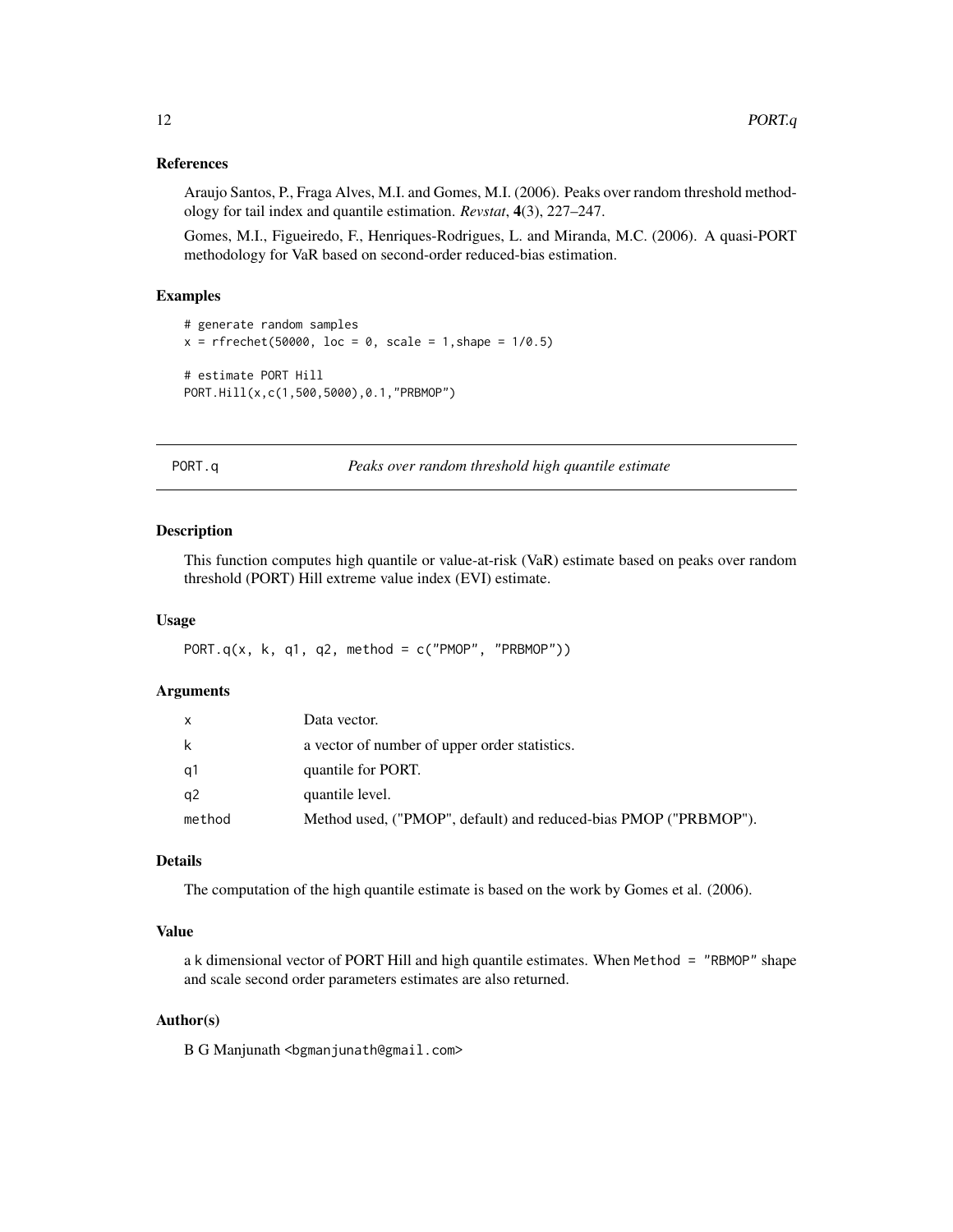# <span id="page-12-0"></span> $S_{\text{v}}$   $\rightarrow$  13

# References

Araujo Santos, P., Fraga Alves, M.I. and Gomes, M.I. (2006). Peaks over random threshold methodology for tail index and quantile estimation. *Revstat*, 4(3), 227–247.

Gomes, M.I., Figueiredo, F., Henriques-Rodrigues, L. and Miranda, M.C. (2006). A quasi-PORT methodology for VaR based on second-order reduced-bias estimation.

Weissman, I. (1978). Estimation of parameters and large quantiles based on the k largest observations. *J. Amer. Statist. Assoc.*, 73, 812– 815.

# See Also

[PORT.Hill](#page-10-1)

# Examples

```
# generate random samples
x = r frechet(50000, loc = 0, scale = 1, shape = 1/0.5)
# estimate PORT Hill and quantile at level q2
```
PORT.q(x,c(1,500,5000),0.1,0.5,"PRBMOP")

S\_P500 *S&P500*

# Description

Log-returns of S&P500 Index from 05-01-1960 untill 16-10-1987.

# Usage

data(S\_P500)

# Format

A data frame with 6984 observations on the following variable.

returns a numeric vector

# Details

Log-returns of S&P500 Index from 05-01-1960 untill 16-10-1987.

#### Examples

```
data(S_P500)
str(S_P500)
plot(S_P500$returns)
```